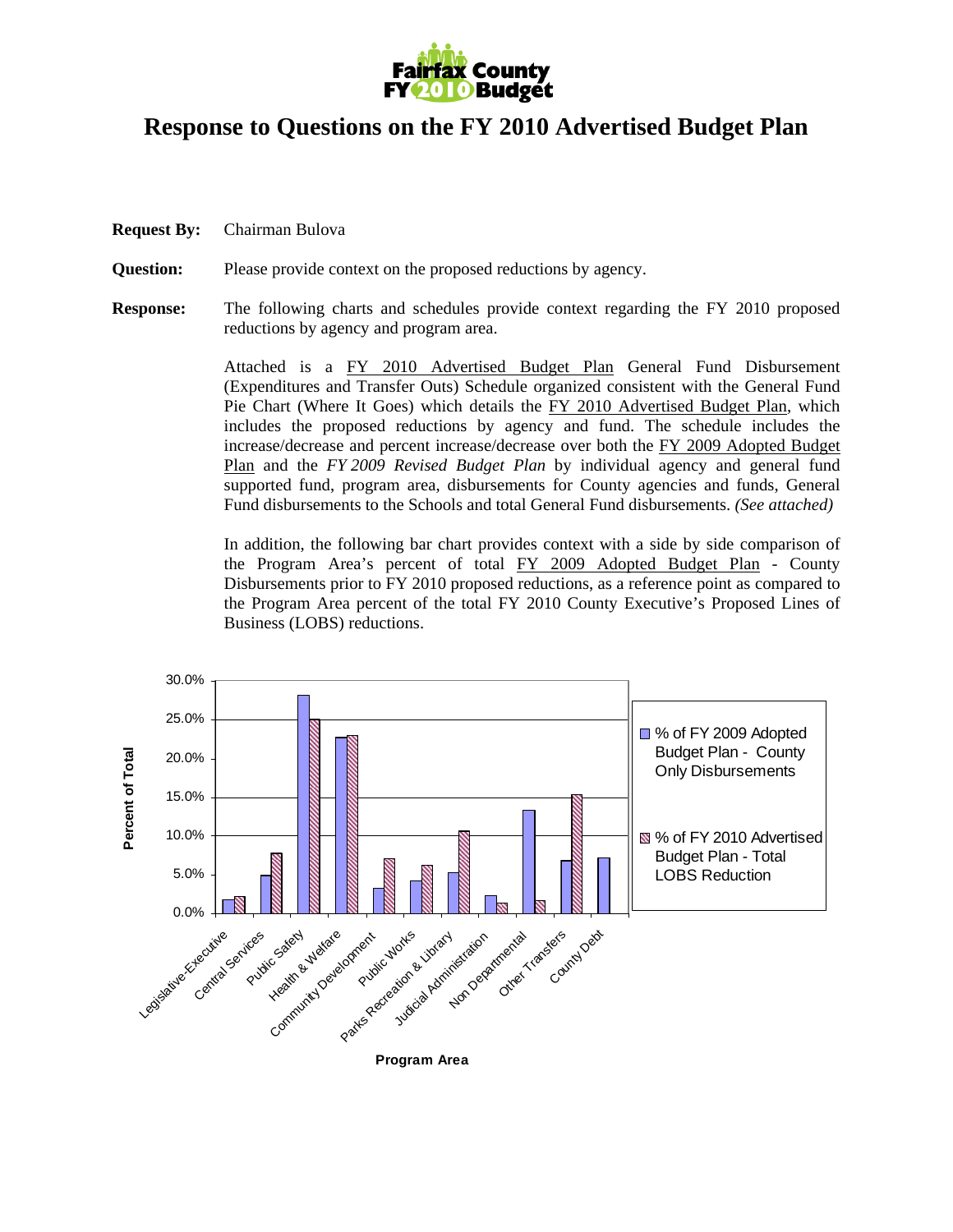## **FY 2010 ADVERTISED GENERAL FUND DISBURSEMENTS**

|    | <b>Agency Title</b>                                             | FY 2009<br><b>Adopted</b><br><b>Budget Plan</b> | FY 2009<br><b>Revised</b><br><b>Budget Plan</b> | FY 2010<br>Advertised<br><b>Budget Plan</b> | Increase/<br>(Decrease)<br><b>Over Adopted</b> | $%$ Increase/<br>(Decrease)<br><b>Over Adopted</b> | Increase/<br>(Decrease)<br><b>Over Revised</b> | % Increase/<br>(Decrease)<br><b>Over Revised</b> |
|----|-----------------------------------------------------------------|-------------------------------------------------|-------------------------------------------------|---------------------------------------------|------------------------------------------------|----------------------------------------------------|------------------------------------------------|--------------------------------------------------|
|    | <b>COUNTY</b>                                                   |                                                 |                                                 |                                             |                                                |                                                    |                                                |                                                  |
|    | <b>Legislative-Executive Functions</b>                          |                                                 |                                                 |                                             |                                                |                                                    |                                                |                                                  |
| 01 | <b>Board of Supervisors</b>                                     | \$5,304,194                                     | \$5,304,194                                     | \$5,300,545                                 | ( \$3,649)                                     | $(0.07\%)$                                         | ( \$3,649)                                     | $(0.07\%)$                                       |
| 02 | Office of the County Executive                                  | 8,132,682                                       | 8,225,435                                       | 5,975,353                                   | (2, 157, 329)                                  | $(26.53\%)$                                        | (2,250,082)                                    | $(27.36\%)$                                      |
| 13 | Office of Public Affairs                                        | 1,495,529                                       | 1,599,512                                       | 1,243,325                                   | (252, 204)                                     | $(16.86\%)$                                        | (356, 187)                                     | (22.27%)                                         |
| 15 | Office of Elections                                             | 3,273,882                                       | 4,893,100                                       | 2,618,775                                   | (655, 107)                                     | $(20.01\%)$                                        | (2, 274, 325)                                  | $(46.48\%)$                                      |
| 17 | Office of the County Attorney                                   | 6,574,774                                       | 6,624,501                                       | 6,191,351                                   | (383, 423)                                     | $(5.83\%)$                                         | (433, 150)                                     | $(6.54\%)$                                       |
| 20 | Department of Management and Budget                             | 3,074,611                                       | 3,272,875                                       | 2,750,598                                   | (324, 013)                                     | $(10.54\%)$                                        | (522, 277)                                     | $(15.96\%)$                                      |
| 37 | Office of the Financial and Program Auditor                     | 244,830                                         | 244,830                                         | 248,877                                     | 4,047                                          | 1.65%                                              | 4,047                                          | 1.65%                                            |
|    | <b>Total Legislative-Executive Functions</b>                    | \$28,100,502                                    | \$30,164,447                                    | \$24,328,824                                | $(\$3,771,678)$                                | $(13.42\%)$                                        | $(\$5,835,623)$                                | $(19.35\%)$                                      |
|    | <b>Central Services</b>                                         |                                                 |                                                 |                                             |                                                |                                                    |                                                |                                                  |
| 04 | Department of Cable Communications and Consumer Protection      | 1,499,402                                       | 1,777,632                                       | 1,179,066                                   | (320, 336)                                     | $(21.36\%)$                                        | (598, 566)                                     | $(33.67\%)$                                      |
| 06 | Department of Finance                                           | 9,404,083                                       | 9,627,031                                       | 8,693,661                                   | (710, 422)                                     | $(7.55\%)$                                         | (933, 370)                                     | $(9.70\%)$                                       |
| 11 | Department of Human Resources                                   | 7,136,940                                       | 7,156,626                                       | 6,500,193                                   | (636, 747)                                     | $(8.92\%)$                                         | (656, 433)                                     | $(9.17\%)$                                       |
| 12 | Department of Purchasing and Supply Management                  | 5,557,931                                       | 5,575,680                                       | 4,973,538                                   | (584, 393)                                     | $(10.51\%)$                                        | (602, 142)                                     | $(10.80\%)$                                      |
| 41 | Civil Service Commission                                        | 619,429                                         | 619,429                                         | 529,297                                     | (90, 132)                                      | $(14.55\%)$                                        | (90, 132)                                      | $(14.55\%)$                                      |
| 57 | Department of Tax Administration                                | 24,567,021                                      | 25,139,242                                      | 21,673,030                                  | (2,893,991)                                    | $(11.78\%)$                                        | (3,466,212)                                    | $(13.79\%)$                                      |
| 70 | Department of Information Technology                            | 28,507,281                                      | 32,042,336                                      | 27,324,348                                  | (1, 182, 933)                                  | (4.15%                                             | (4,717,988)                                    | $(14.72\%)$                                      |
|    | <b>Total Central Services</b>                                   | \$77,292,087                                    | \$81,937,976                                    | \$70,873,133                                | $(\$6,418,954)$                                | $(8.30\%)$                                         | (\$11,064,843)                                 | $(13.50\%)$                                      |
|    | <b>Total Legislative-Executive Functions / Central Services</b> | \$105,392,589                                   | \$112,102,423                                   | \$95,201,957                                | (\$10,190,632)                                 | $(9.67\%)$                                         | (\$16,900,466)                                 | $(15.08\%)$                                      |
|    | <b>Iudicial Administration</b>                                  |                                                 |                                                 |                                             |                                                |                                                    |                                                |                                                  |
| 80 | <b>Circuit Court and Records</b>                                | \$10,626,213                                    | \$10,841,378                                    | \$10,151,591                                | ( \$474, 622)                                  | $(4.47\%)$                                         | ( \$689, 787)                                  | $(6.36\%)$                                       |
| 82 | Office of the Commonwealth's Attorney                           | 2,826,927                                       | 2,829,455                                       | 2,621,478                                   | (205, 449)                                     | $(7.27\%)$                                         | (207, 977)                                     | $(7.35\%)$                                       |
| 85 | <b>General District Court</b>                                   | 2,358,002                                       | 2,424,338                                       | 2,015,222                                   | (342,780)                                      | (14.54%                                            | (409, 116)                                     | $(16.88\%)$                                      |
| 91 | Office of the Sheriff                                           | 21,113,880                                      | 22,664,780                                      | 18,974,113                                  | (2, 139, 767)                                  | $(10.13\%)$                                        | (3,690,667)                                    | $(16.28\%)$                                      |
|    | <b>Total Judicial Administration</b>                            | \$36,925,022                                    | \$38,759,951                                    | \$33,762,404                                | $(\$3,162,618)$                                | $(8.56\%)$                                         | $(*4,997,547)$                                 | $(12.89\%)$                                      |
|    | <b>Public Safety</b>                                            |                                                 |                                                 |                                             |                                                |                                                    |                                                |                                                  |
| 04 | Department of Cable Communications and Consumer Protection      | \$1,005,054                                     | \$1,006,139                                     | \$869,271                                   | (\$135,783)                                    | $(13.51\%)$                                        | ( \$136, 868)                                  | $(13.60\%)$                                      |
| 31 | Land Development Services                                       | 12,197,657                                      | 11,836,252                                      | 11,674,062                                  | (523, 595)                                     | $(4.29\%)$                                         | (162, 190)                                     | $(1.37\%)$                                       |
| 81 | Juvenile and Domestic Relations District Court                  | 21,799,359                                      | 22,244,141                                      | 20,891,311                                  | (908, 048)                                     | (4.17%                                             | (1,352,830)                                    | $(6.08\%)$                                       |
| 90 | Police Department                                               | 177,275,884                                     | 181,059,394                                     | 167,335,851                                 | (9,940,033)                                    | $(5.61\%)$                                         | (13, 723, 543)                                 | $(7.58\%)$                                       |
| 91 | Office of the Sheriff                                           | 41,951,872                                      | 42,401,872                                      | 46,390,464                                  | 4,438,592                                      | 10.58%                                             | 3,988,592                                      | 9.41%                                            |
| 92 | Fire and Rescue Department                                      | 174,525,858                                     | 180,112,611                                     | 164,541,862                                 | (9,983,996)                                    | $(5.72\%)$                                         | (15, 570, 749)                                 | $(8.65\%)$                                       |
| 93 | Office of Emergency Management                                  | 2,140,581                                       | 2,338,015                                       | 1,621,278                                   | (519, 303)                                     | $(24.26\%)$                                        | (716, 737)                                     | $(30.66\%)$                                      |
|    | 120 E-911 Fund                                                  | 10,605,659                                      | 10,605,659                                      | 10,623,062                                  | 17,403                                         | 0.16%                                              | 17,403                                         | 0.16%                                            |
|    | <b>Total Public Safety</b>                                      | \$441,501,924                                   | \$451,604,083                                   | \$423,947,161                               | $(\$17,554,763)$                               | $(3.98\%)$                                         | $(\$27,656,922)$                               | $(6.12\%)$                                       |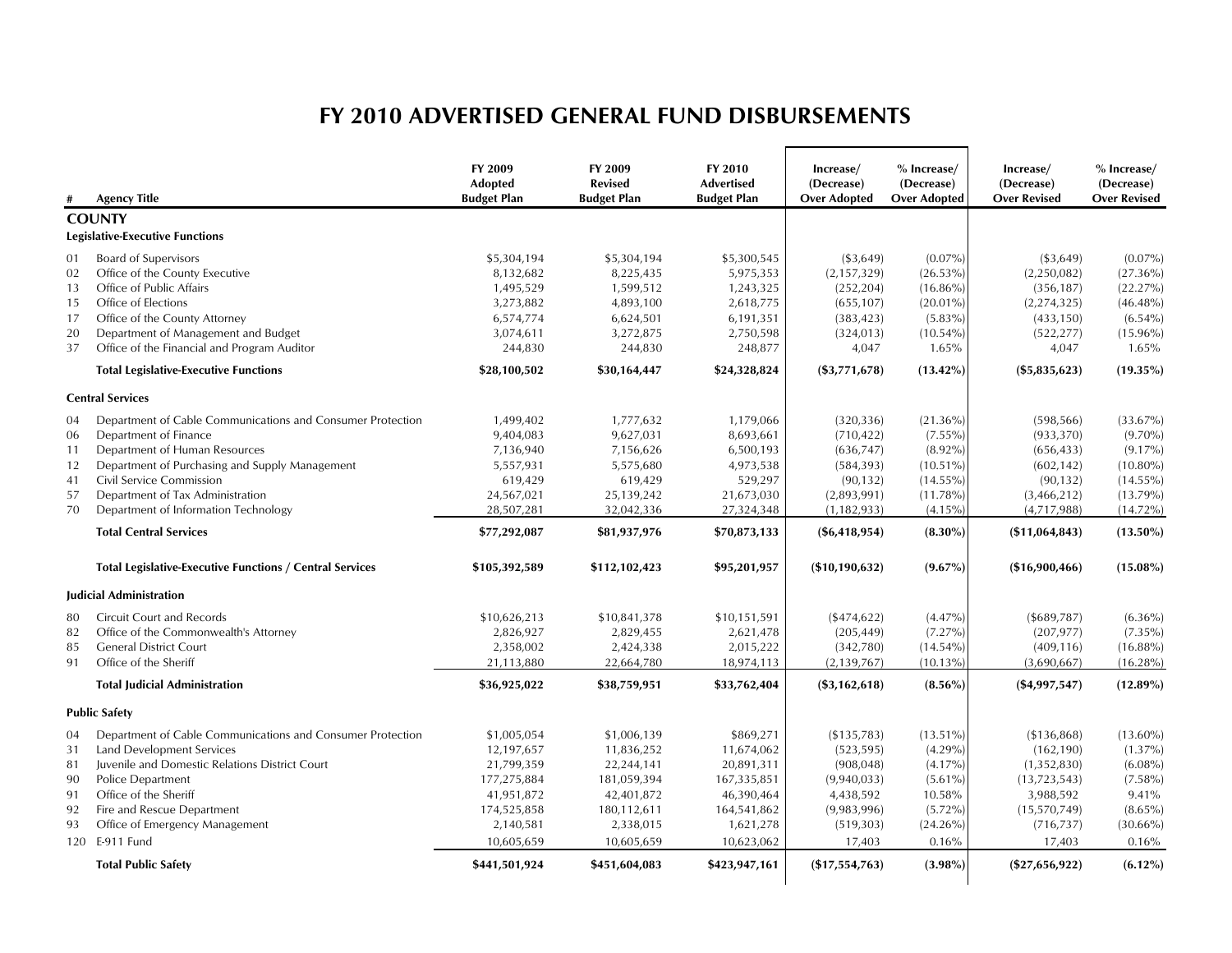## **FY 2010 ADVERTISED GENERAL FUND DISBURSEMENTS**

 $\sim$ 

-

|                                        | <b>Agency Title</b>                                                                                                                                                                                                                                             | FY 2009<br><b>Adopted</b><br><b>Budget Plan</b>                                           | FY 2009<br><b>Revised</b><br><b>Budget Plan</b>                                            | FY 2010<br><b>Advertised</b><br><b>Budget Plan</b>                                  | Increase/<br>(Decrease)<br><b>Over Adopted</b>                                                | $%$ Increase/<br>(Decrease)<br><b>Over Adopted</b>                                             | Increase/<br>(Decrease)<br><b>Over Revised</b>                                                         | $%$ Increase/<br>(Decrease)<br><b>Over Revised</b>                                                   |
|----------------------------------------|-----------------------------------------------------------------------------------------------------------------------------------------------------------------------------------------------------------------------------------------------------------------|-------------------------------------------------------------------------------------------|--------------------------------------------------------------------------------------------|-------------------------------------------------------------------------------------|-----------------------------------------------------------------------------------------------|------------------------------------------------------------------------------------------------|--------------------------------------------------------------------------------------------------------|------------------------------------------------------------------------------------------------------|
|                                        | <b>Public Works</b>                                                                                                                                                                                                                                             |                                                                                           |                                                                                            |                                                                                     |                                                                                               |                                                                                                |                                                                                                        |                                                                                                      |
| 08<br>25<br>26<br>29<br>87             | <b>Facilities Management Department</b><br><b>Business Planning and Support</b><br>Office of Capital Facilities<br>Stormwater Management <sup>1</sup><br>Unclassified Administrative Expenses <sup>1</sup>                                                      | \$49,899,054<br>432,805<br>11,272,316<br>3,748,018<br>503,925                             | \$53,755,162<br>432,805<br>11,472,316<br>4,329,093<br>503,925                              | \$47,204,210<br>351,199<br>10,746,365<br>$\overline{0}$<br>3,430,728                | ( \$2,694,844)<br>(81,606)<br>(525, 951)<br>(3,748,018)<br>2,926,803                          | $(5.40\%)$<br>$(18.86\%)$<br>$(4.67\%)$<br>$(100.00\%)$<br>580.80%                             | ( \$6,550,952)<br>(81,606)<br>(725, 951)<br>(4,329,093)<br>2,926,803                                   | $(12.19\%)$<br>$(18.86\%)$<br>$(6.33\%)$<br>$(100.00\%)$<br>580.80%                                  |
|                                        | <b>Total Public Works</b>                                                                                                                                                                                                                                       | \$65,856,118                                                                              | \$70,493,301                                                                               | \$61,732,502                                                                        | $(\$4,123,616)$                                                                               | $(6.26\%)$                                                                                     | $(\$8,760,799)$                                                                                        | $(12.43\%)$                                                                                          |
|                                        | <b>Health and Welfare</b>                                                                                                                                                                                                                                       |                                                                                           |                                                                                            |                                                                                     |                                                                                               |                                                                                                |                                                                                                        |                                                                                                      |
| 67<br>68<br>69<br>71<br>73             | Department of Family Services<br>Department of Administration for Human Services<br>Department of Systems Management for Human Services<br>Health Department<br>Office to Prevent and End Homelessness<br>106 Fairfax-Falls Church Community Services Board     | \$189,125,733<br>11,186,203<br>5,943,082<br>46,984,329<br>$\overline{0}$<br>103,735,252   | \$202,563,322<br>11,561,249<br>6,128,060<br>51,000,416<br>500,000<br>103,775,252           | \$185,661,264<br>10,012,165<br>5,558,121<br>45,851,696<br>309,040<br>95,503,255     | (\$3,464,469)<br>(1, 174, 038)<br>(384, 961)<br>(1, 132, 633)<br>309,040<br>(8, 231, 997)     | $(1.83\%)$<br>$(10.50\%)$<br>$(6.48\%)$<br>$(2.41\%)$<br>$(7.94\%)$                            | (\$16,902,058)<br>(1,549,084)<br>(569, 939)<br>(5, 148, 720)<br>(190, 960)<br>(8, 271, 997)            | $(8.34\%)$<br>$(13.40\%)$<br>$(9.30\%)$<br>$(10.10\%)$<br>(38.19%)<br>$(7.97\%)$                     |
|                                        | <b>Total Health and Welfare</b>                                                                                                                                                                                                                                 | \$356,974,599                                                                             | \$375,528,299                                                                              | \$342,895,541                                                                       | (\$14,079,058)                                                                                | $(3.94\%)$                                                                                     | $(\$32,632,758)$                                                                                       | $(8.69\%)$                                                                                           |
|                                        | <b>Parks, Recreation and Libraries</b>                                                                                                                                                                                                                          |                                                                                           |                                                                                            |                                                                                     |                                                                                               |                                                                                                |                                                                                                        |                                                                                                      |
| 50<br>51<br>52                         | Department of Community and Recreation Services<br>Fairfax County Park Authority<br>Fairfax County Public Library                                                                                                                                               | \$23,060,220<br>26,630,847<br>33,109,573                                                  | \$24,934,369<br>27,295,497<br>34,272,504                                                   | \$19,812,094<br>22,970,394<br>28,422,065                                            | ( \$3, 248, 126)<br>(3,660,453)<br>(4,687,508)                                                | $(14.09\%)$<br>$(13.75\%)$<br>$(14.16\%)$                                                      | (\$5,122,275)<br>(4,325,103)<br>(5,850,439)                                                            | $(20.54\%)$<br>$(15.85\%)$<br>$(17.07\%)$                                                            |
|                                        | <b>Total Parks, Recreation and Libraries</b>                                                                                                                                                                                                                    | \$82,800,640                                                                              | \$86,502,370                                                                               | \$71,204,553                                                                        | (\$11,596,087)                                                                                | $(14.00\%)$                                                                                    | (\$15,297,817)                                                                                         | $(17.68\%)$                                                                                          |
|                                        | <b>Community Development</b>                                                                                                                                                                                                                                    |                                                                                           |                                                                                            |                                                                                     |                                                                                               |                                                                                                |                                                                                                        |                                                                                                      |
| 16<br>31<br>35<br>36<br>38<br>39<br>40 | Economic Development Authority<br>Land Development Services<br>Department of Planning and Zoning<br><b>Planning Commission</b><br>Department of Housing and Community Development<br>Office of Human Rights and Equity Programs<br>Department of Transportation | \$6,744,883<br>15,836,888<br>11,609,727<br>775,965<br>6,557,645<br>1,970,110<br>8,339,956 | \$6,744,883<br>16,826,503<br>12,536,115<br>776,217<br>7,000,141<br>1,984,463<br>11,741,352 | \$6,397,506<br>16,060,758<br>11,117,490<br>0<br>5,851,757<br>1,694,034<br>7,297,983 | (\$347,377)<br>223,870<br>(492, 237)<br>(775, 965)<br>(705, 888)<br>(276, 076)<br>(1,041,973) | $(5.15\%)$<br>1.41%<br>$(4.24\%)$<br>$(100.00\%)$<br>$(10.76\%)$<br>$(14.01\%)$<br>$(12.49\%)$ | ( \$347, 377)<br>(765, 745)<br>(1,418,625)<br>(776, 217)<br>(1, 148, 384)<br>(290, 429)<br>(4,443,369) | $(5.15\%)$<br>$(4.55\%)$<br>$(11.32\%)$<br>$(100.00\%)$<br>$(16.41\%)$<br>$(14.64\%)$<br>$(37.84\%)$ |
|                                        | <b>Total Community Development</b>                                                                                                                                                                                                                              | \$51,835,174                                                                              | \$57,609,674                                                                               | \$48,419,528                                                                        | $(\$3,415,646)$                                                                               | $(6.59\%)$                                                                                     | $(\$9,190,146)$                                                                                        | $(15.95\%)$                                                                                          |
|                                        | Nondepartmental                                                                                                                                                                                                                                                 |                                                                                           |                                                                                            |                                                                                     |                                                                                               |                                                                                                |                                                                                                        |                                                                                                      |
| 87<br>89                               | Unclassified Administrative Expenses<br><b>Employee Benefits</b><br><b>Total Nondepartmental</b>                                                                                                                                                                | \$3,500,000<br>205,818,168<br>\$209,318,168                                               | \$19,909,053<br>206,933,836<br>\$226,842,889                                               | \$4,200,000<br>217,261,779<br>\$221,461,779                                         | \$700,000<br>11,443,611<br>\$12,143,611                                                       | 20.00%<br>5.56%<br>5.80%                                                                       | (\$15,709,053)<br>10,327,943<br>$(\$5,381,110)$                                                        | $(78.90\%)$<br>4.99%<br>$(2.37\%)$                                                                   |
|                                        |                                                                                                                                                                                                                                                                 |                                                                                           |                                                                                            |                                                                                     |                                                                                               |                                                                                                |                                                                                                        |                                                                                                      |
|                                        | <b>Debt Service</b><br><b>200 County Debt Service</b>                                                                                                                                                                                                           | \$113,167,674                                                                             | \$113,167,674                                                                              | \$110,931,895                                                                       | $(\$2,235,779)$                                                                               | $(1.98\%)$                                                                                     | $(\$2, 235, 779)$                                                                                      | $(1.98\%)$                                                                                           |